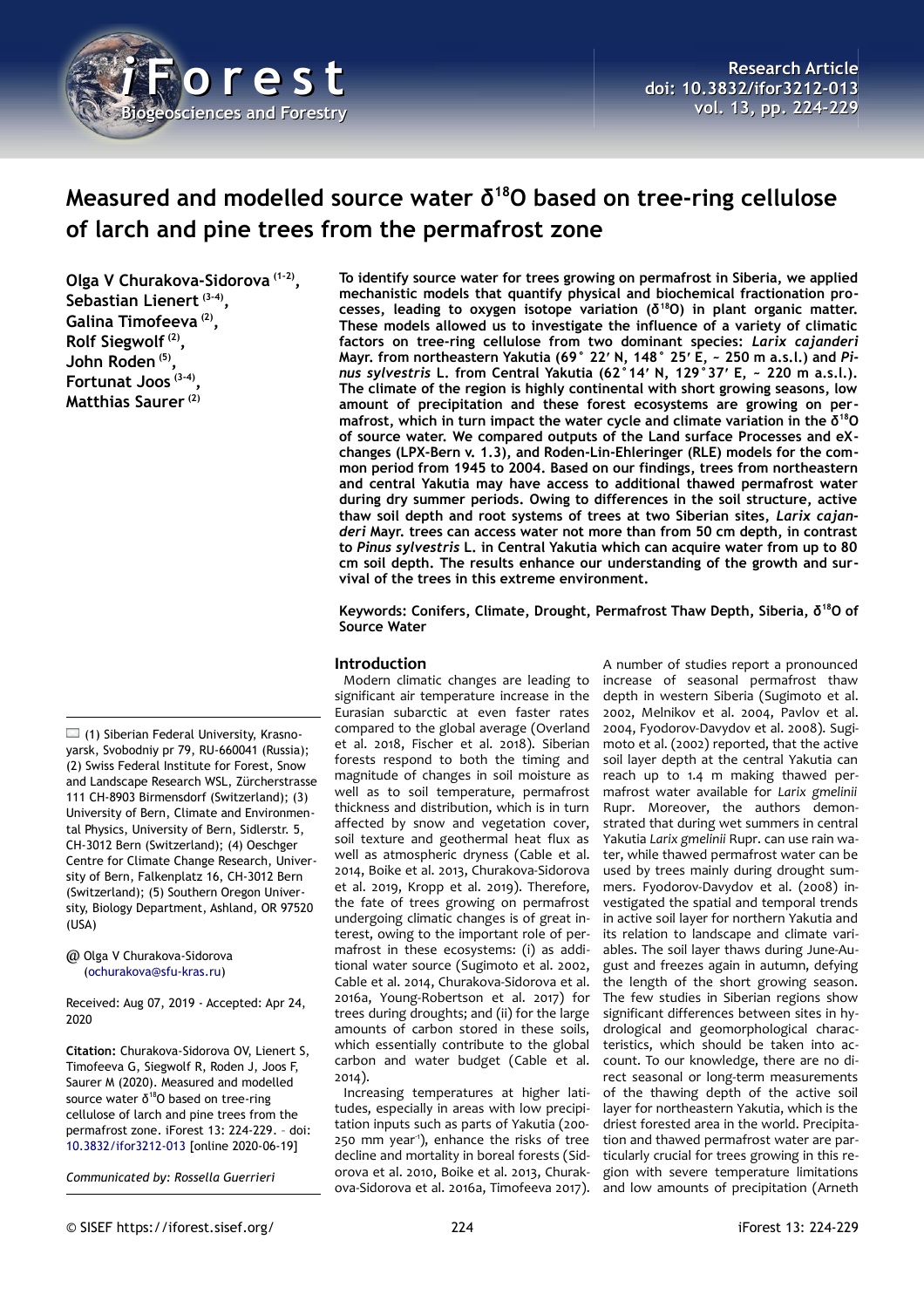et al. 2002, Sidorova et al. 2008, 2010). Based on isotopic differences between precipitation and permafrost, variations of stable oxygen isotopes ( $\delta^{18}O$ ) may help to reveal water relations in deep-rooted plants (Saurer et al. 2016). Oxygen isotopes in plant organic matter are influenced by variations in the isotopic composition of the water source, which is closely related to the precipitation and soil water (after

depth). In this study, we aim to determine the source water of *Larix cajanderi* Mayr. and *Pinus sylvestris* L. trees from the Siberian subarctic using measured and modeled δ <sup>18</sup>O variation in annual tree-ring cellulose at two contrasting study sites (northeastern and central Yakutia).

modification by evaporation at the soil surface and due to the shallow active layer

# **Materials and Methods**

#### *Study sites*

Both study sites are located in the broad permafrost zone in northeastern Siberia: in northeastern Yakutia (NE – 69° 22′ N, 148° 25′ E, ~ 250 m a.s.l.) and Central Yakutia (CE – 62° 14′ N, 129° 37′ E, ~ 220 m a.s.l.) in Russia.

The mean winter temperatures (December-February) averaged for the period from 1948 to 2004 are -36 °C and -38 °C and in summer (June-July) +12 °C and +19 °C for NE and CE, respectively. However, minimum temperature range during winter can vary between -38 °C and -46 °C, while maximum day time summer temperatures range from +27 °C to +42 °C. *Larix cajanderi* Mayr. and *Pinus sylvestris* L. trees are the dominant tree species in NE and CE respectively. The growing period is rather short for trees at both sites and lasts around 60 days (Abaimov et al. 1997).

Low precipitation inputs are typical for both regions (200-250 mm year<sup>-1</sup>) and most of the precipitation falls in summer. The main difference between the two sites are soil conditions. *Larix cajanderi* Mayr. trees in NE are mainly growing on stones, rocks and mixtures of clay (Sidorova et al. 2008), while *Pinus sylvestris* L. in CE are growing on mixtures of sand and clay soils (Nikolaev 2003). The root system is also different between these species as they adapt to site-specific edaphic conditions. *Larix cajanderi* Mayr. roots are shallower than those of *Pinus sylvestris* L., which tend to be slightly deeper and more extensive in spread.

#### *Local climate data*

To assess the drivers of  $\delta^{18}O$  variation in tree-ring cellulose for measured and modeled datasets, we used daily maximum and minimum temperature, daily precipitation and daily relative humidity data from the Chokurdach weather station (70° 30′ N, 148° 08′ E, ~ 250-300 m a.s.l.) located close to the north-eastern site (NE) for the period from 1948 to 2004. For Central Yakutia

(CE) we used data from the weather station in Yakutsk (62° 02′ N, 129° 44′ E, ~ 220 m a.s.l.) for the period from 1966 to 2004.

### *Annual δ<sup>18</sup>O in tree-ring cellulose chronologies*

As a reference, we used  $\delta^{18}O$  values of *Larix cajanderi* Mayr. cellulose chronologies, which were constructed based on individually analysed annual tree rings from four trees from the NE site (Sidorova et al. 2008) for the period from 1880 to 2004 and from five trees for the period from 1900 to 2013 from the CE sites (Timofeeva  $2017$ ). These measured  $δ<sup>18</sup>O$  chronologies were used for comparative analyses with the LPX-Bern modeled data of the source water,  $\delta^{18}O$  of cellulose, and thaw depths for the common period (from 1901 to 2004) for both sites.

Cellulose samples from both study sites (NE and CE) were measured at the Stable Isotope Research Facility of the Paul Scherrer Institute (Villigen, Switzerland). For measurements of the oxygen isotope ratios from NE, cellulose samples were pyrolysed to CO at 1080 °C (Saurer et al. 1998) in the continuous flow mode with an elemental analyzer (Carlo Erba EA-1110® , Milan, Italy) linked to an isotope-ratio mass-spectrometer (Delta S® , Finnigan MAT, Bremen, Germany). The CE samples were pyrolyzed using PYRO-cube® at 1420 °C (Elementar, Hanau, Germany) and analyzed with a Delta Plus XL® Mass spectrometer (Thermo Finnigan, Bremen, Germany). An earlier study showed that both systems yielded similar precisions ( $\pm$  0.2‰.) and the values from the two instruments were highly correlated (better than the measurement precisions – Weigt et al. 2015). The isotopic values were expressed in the δ notation relative to the international standard (eqn. 1):

$$
\delta_{\text{sample}}(\%0) = \left(\frac{R_{\text{sample}}}{R_{\text{standard}}}-1\right) \cdot 1000\tag{1}
$$

where  $R_{sample}$  is the molar fraction of  $^{18}O/^{16}O$ ratio of the sample and R<sub>standard</sub> of the Vienna Standard Mean Ocean Water for oxygen.

#### *Estimation of the δ<sup>18</sup>O of source water using RLE model*

Roden-Lin-Ehleringer (RLE) model was applied to determinate the  $\delta^{18}$ O of source water over time. For snowmelt and thawed permafrost water as well as rainwater we employed ranges between -28 and -25‰ and -6 to -11‰, respectively (Kurita et al. 2005, Prokushkin, personal communication). An earlier study by Saurer et al. (2016) showed that soil water is a mixture of precipitation and thawed permafrost water, and that evaporation plays a minor role in this region. Barometric pressure was obtained as an estimate of 95 kPa from elevation tables in Pearcy et al. (1989). Fan et al. (2018) reported that values for stomatal conductance in leaves of *Salix boganidensis* from lowland Indigirka

site in the northwestern Yakutia could range between  $0.4$  and  $0.6$  mol m<sup>2</sup> s<sup>-1</sup>. Streit et al. (2014) reported that the stomatal conductance of *Larix decidua* needles was higher compared to *Pinus mugo* and varied from 0.2 to 0.6 mol  $m<sup>2</sup> s<sup>-1</sup>$  during July at the high-elevated site in Stillberg, Davos (2180 m a.s.l.), Switzerland. To our knowledge, there are no direct measurements for *Larix cajanderi* Mayr. or *Pinus sylvestris* for Yakutia. For stomatal conductance we used value of 0.3 mol  $m<sup>2</sup>$  s<sup>-1</sup>, assuming a low stomatal conductance for conifer needles from a northern tree line in the cold Yakutia region.

The  $\delta^{18}O$  of xylem cellulose ( $\delta^{18}O_{cx}$ ) was predicted as a function of both the isotopic ratio of the substrate sucrose and of the medium water at the site of cellulose synthesis, root, or xylem as part of the treering (Roden et al. 2000). The  $δ<sup>18</sup>O$  in treering cellulose is calculated as (eqn. 2):

$$
\delta^{18}O_{cx} = f_0 \cdot (\delta^{18}O_{wx} + \varepsilon_0) + (1+f_0) \cdot (\delta^{18}O_{lw} + \varepsilon_0)
$$
\n(2)

where  $f_0$  is the fraction of exchange with leaf water ( $\delta^{18}O_{wx}$ ) and estimated to be 0.42 for oxygen from the best fit relationship derived from controlled experiments (Roden et al. 2000). The subscript *cx* is xylem cellulose, *wx* is xylem water and *lw* is leaf water at the site of sucrose synthesis. The parameter  $\varepsilon_0$  is a biochemical fractionation associated with the water-carbonyl oxygen interactions (27 ‰ - Sternberg & DeNiro 1983, Luo & Sternberg 1992).

We modeled leaf water as (eqn. 3):

$$
\delta^{18}O_{iw} = \delta^{18}O_{source} + \varepsilon_e + \varepsilon_k + \varepsilon_k + (\delta^{18}O_{source} - \delta^{18}O_{source} - \varepsilon_k) \cdot e_a/e_i
$$
 (3)

where  $\delta^{18}O_{\text{lw}}$  is the isotope ratio at the site of evaporation,  $\delta^{18}O_{source}$  is a mixture of soil and precipitation water used by trees, *ε*e = 1.0096, which is the temperature dependent equilibrium fractionation due to the phase change from liquid water to vapour (Majoube 1971),  $ε_k = 1.0285$ , which is the kinetic fractionation (Merlivat 1978) due to diffusion of vapour into unsaturated air,  $\delta^{18}O_{\text{vapour}}$  is the isotopic composition of atmospheric water vapour, and *e*a*/e*<sup>i</sup> the ratio of the ambient to the leaf internal vapour pressure (kPa – Craig & Gordon 1965, Dongmann et al. 1974).

The RLE model can predict source water δ <sup>18</sup>O values for both the NE and CE study sites by the following equation (eqn. 4):

$$
\delta^{18}O_{source\,water}(\%o) = f_0 \cdot \left(\delta^{18}O_{seenvater} + \varepsilon_{oh}\right) + (1 - f_0) \cdot \left(\delta^{18}O_{kvm} + \varepsilon_{oa}\right)
$$
 (4)

where  $f_0 = 0.42$ , which is fraction of exchange with medium water;  $\varepsilon_{\text{ob}}$  and  $\varepsilon_{\text{oa}}$  = 27, which is heterotrophic and autotrophic fractionation factor during cellulose synthesis;  $\delta^{18}O_{lwm}$  is the modeled leaf water (Yakir & DeNiro 1990).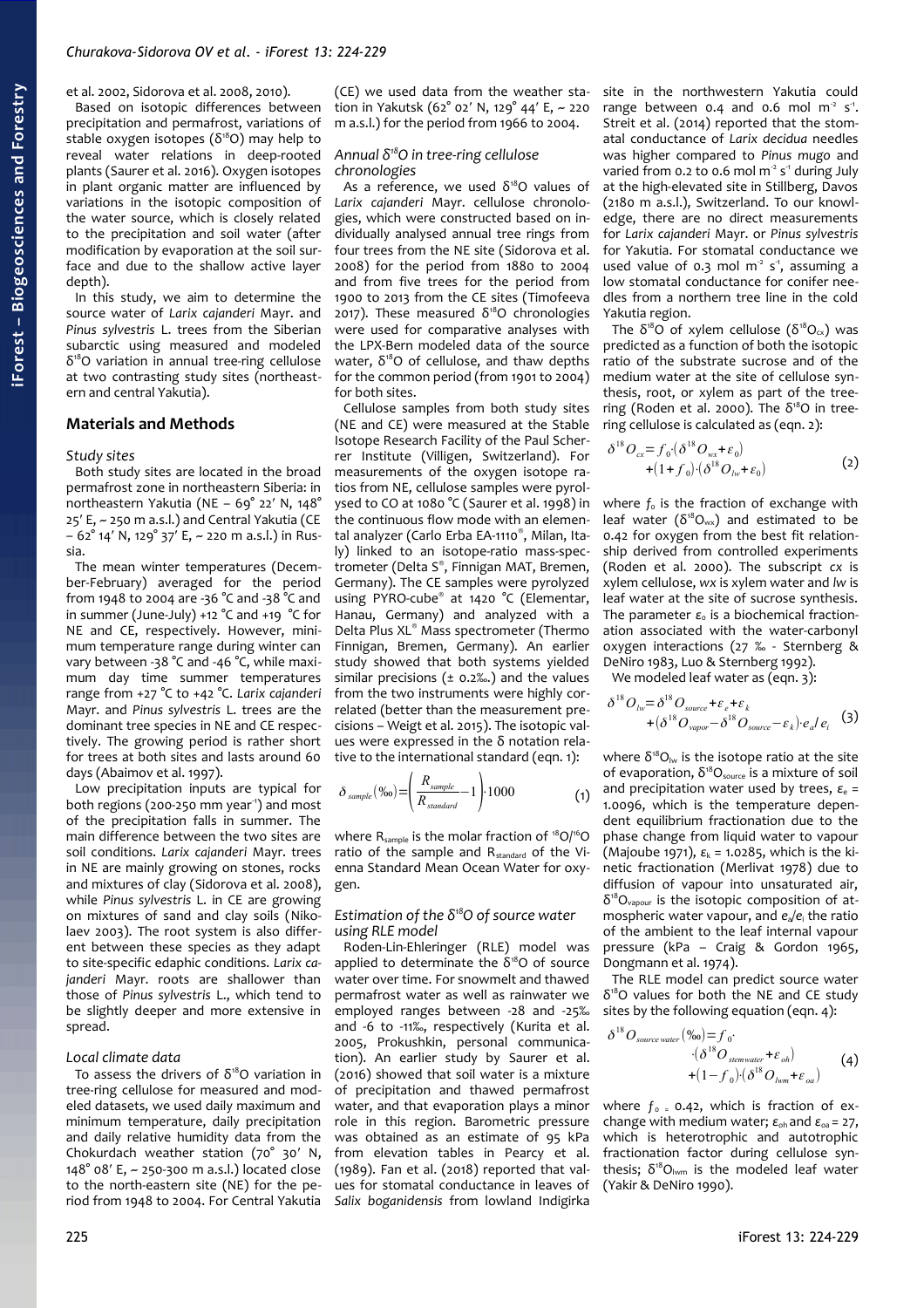# *Simulating δ<sup>18</sup>O in LPX Bern*

The Land surface Processes and eXchanges (LPX-Bern v. 1.3) model (Keller et al. 2017) is a dynamic global vegetation model and features a process-based representation of the coupled terrestrial nitrogen, carbon and water cycle. Here only a natural vegetation, consisting of ten Plant Functional Types (PFTs) competing for resources and confined by bioclimatic limits, is considered. The  $\delta^{18}O$  isotope enabled version of the LPX-Bern model is introduced and discussed in detail by Keel et al. (2016), which helps to reduce uncertainties in the interpretation of raw measured  $δ<sup>18</sup>O$ chronologies for investigating different temporal scales of the oxygen isotope patterns in tree rings. The  $\delta^{18}O_{cell}$  (stem cellulose isotopic composition) was calculated based on the eqn. 4.

The  $\delta^{18}O_{\text{lw}}$  is calculated according to eqn. 3, but modified by including the Péclet effect (Farquhar & Lloyd 1993) using the modeled rate of transpiration (eqn. 5):

$$
\delta^{18}O_{\text{Iw} \text{ Peclet}} = \delta^{18}O_{\text{source}} + (\delta^{18}O_{\text{Iw}} - \delta^{18}O_{\text{source}}) + (1 - e^{-P})/P
$$
\n
$$
(5)
$$

where  $P = EL/CD$ ; L is mixing path length (m); E is the rate of transpiration (mol  $m<sup>2</sup>$ s<sup>-1</sup>); C is the concentration of water 5.55  $\cdot$ 10<sup>4</sup> mol m<sup>3</sup>; D is the diffusivity of  $H_2^{18}O$  in water 2.66  $\cdot$  10<sup>-9</sup> m<sup>2</sup> s<sup>-1</sup>; P is the Péclet number (Ikeda 1983); δ<sup>18</sup>O<sub>lw Péclet</sub> is the Péclet corrected leaf water enrichment;  $\delta^{18}O_{\text{lw}}$ from the eqn. 3 is the enrichment of the leaf water at the surface of evaporation.

In this study, the model runs for both study sites with a single grid cell configuration from 1901 to 2004. Monthly temperature, precipitation, cloud cover and number of wet days data are extracted from the 0.5° latitude/longitude grid cells closest to the study cells locations of the global CRU-TS3.22 climate dataset (Harris et al. 2014). Internally, the meteorological data are interpolated to a daily time-step, except for precipitation, where a stochastic weather generator is applied to compute daily precipitation according to Gerten et al. (2004). The temperature and precipitation data correspond well ( $r = 0.96$ ;  $p <$ 0.05) with the local weather stations (see above) from 1966 to 2004. Similarly, nitrogen deposition is supplied to the model (Lamarque et al. 2013). Furthermore, the oxygen module requires input values for the  $δ<sup>18</sup>O$  of soil water and water vapor, as well as relative humidity data, which are extracted from global transient isotope-enabled simulations of the coupled atmosphere-land surface model ECHAM5-JSBACH (Haese et al. 2013). Since the simulation only spans the period 1960-2012, earlier years are approximated by the values of the year 1960. Identical atmospheric  $CO<sub>2</sub>$ concentrations are prescribed to both study sties from a global reconstruction (Etheridge et al. 1998, Francey et al. 1999, MacFarling Meure et al. 2006).

The LPX-Bern  $\delta^{18}O$  simulations are useful for investigating different temporal scales of the oxygen isotope patterns in tree-ring, which help to reduce uncertainties in the interpretation of raw measured  $\delta^{18}O$  chronologies.

## *Climatological and statistical analyses*

Pearson correlation coefficients were calculated between local weather station data and the CRU-TS3.22 climate dataset were calculated (Harris et al. 2014). Statistical calculations were performed in licensed version of the software Statistica® v. 13.3 (StatSoft, Tulsa, OK, USA).

# **Results**

#### *Modeled and measured δ<sup>18</sup>O tree-ring cellulose data*

Using the LPX-Bern (Keel et al. 2016) and RLE (Roden et al. 2000) models, we obtained modeled  $δ<sup>18</sup>O$  tree-ring cellulose values for the NE [\(Fig. 1a](#page-2-0)) and CE [\(Fig. 1b](#page-2-0)) study sites in Yakutia.

Modeled LPX-Bern thaw soil depth varied much stronger for the NE site (in the range from 50-100 cm) compared to the modeled soil depth at the CE site (50-70 cm). Modeled values and data for  $\delta^{18}O$  in cellulose agree in so far that the tree-ring cellulose is more depleted in the heaver  $^{18}$ O isotope at the NE site than at the CE.

Measured  $\delta^{18}O$  data from the NE and CE are significantly correlated with RLE ( $r =$ 0.92 and  $r = 0.74$ ,  $p < 0.05$ ) and LPX-Bern (r  $= 0.59$  and  $r = 0.46$ ,  $p < 0.05$ ), respectively for both studied regions. On average the offset between modeled RLE and measured  $\delta^{18}O$  data for both NE and CE is low (less than 1‰).

The LPX-Bern modeled thaw depth (maximum values) correlates significantly ( $r =$  $-0.29$ , p < 0.05) with measured NE  $\delta^{18}$ O data only. The  $\delta^{18}O$  measured data from the NE and CE correlated significantly between each other ( $r = 0.20$ ,  $p < 0.05$ ) for the common period from 1901 to 2004, although



<span id="page-2-0"></span>Fig. 1 - The δ<sup>18</sup>O in tree-ring cellulose measured and modeled using LPX-Bern and RLE models. Modeled thaw depth as output parameter of the LPX model is presented for the (a) northeastern (NE) and (b) Central (CE) sites in Yakutia. Maximal seasonal thaw depth (LPX-TD\_max) simulated by LPX-Bern model is presented in black lines for both sites (a, b).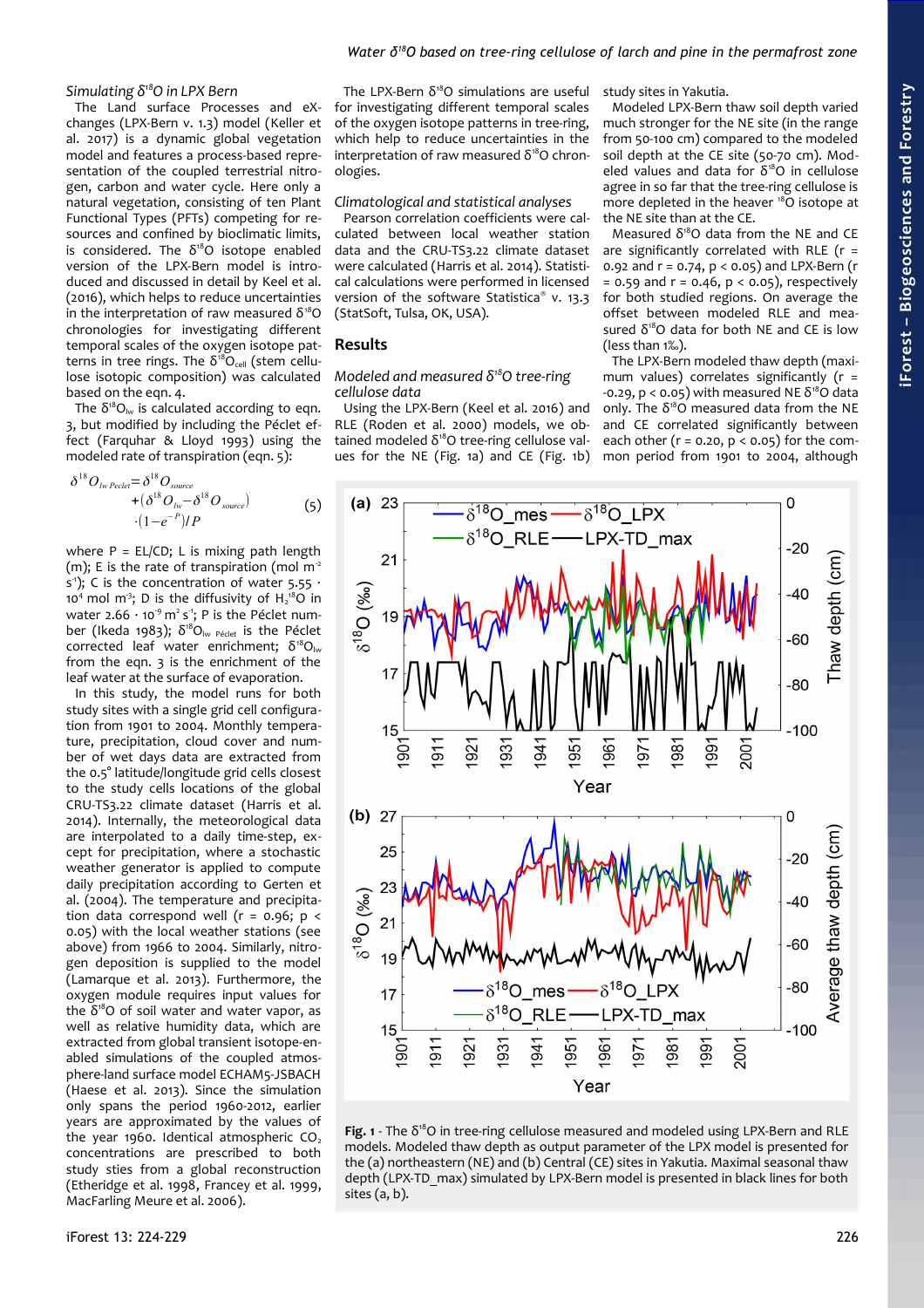

<span id="page-3-0"></span>Fig. 2 - RLE modeled source water  $\delta^{18}O$  for (a) larch (red line) *vs.* July precipitation (black bars) and (b) pine trees (blue line) *vs.* May precipitation (blue bars).

the distance between the two sites is about 860 km. Modeled data for thaw permafrost soil depth at NE and CE also correlate significantly ( $r = 0.39$ ,  $p < 0.05$ ).

### *Modeling of source water*

The  $\delta^{18}O$  leaf water in the RLE is calculated based on the isotopic composition of leaf water at the site of evaporation, which is not the same as bulk leaf water due to the contribution of unevaporative vein water and tissues (Yakir et al. 1993) and the "Péclet effect" (see Farquhar & Lloyd 1993 which describe the convective / diffusive mixing between evaporatively enriched and un-enriched source water from the xylem).

A strong increase in estimated isotopic composition of the source water after the 1990s for NE was revealed, while an overall declining trend for CE was found [\(Fig. 2\)](#page-3-0).

Correlation coefficients between source water  $\delta^{18}$ O and July precipitation were significant at NE ( $r = -0.27$ ,  $p < 0.05$ ) and for May precipitation ( $r = -0.28$ ,  $p < 0.05$ ) at the CE site. However, the negative correlation with July precipitation was weak.

A decrease in July precipitation at the NE site was detected after the year 2000, which is consistent with the modeled  $\delta^{18}O$ source water values.

## **Discussion and conclusion**

Simulations of thawing depth and  $\delta^{18}O$ values in tree-ring cellulose, using the output of the RLE model as a proxy for source water over time, indicate that thawed permafrost water is available for trees from NE in addition to precipitation water. Based on this analysis we conclude that thawed permafrost water could be an important water source for trees, especially

for periods when the amount of precipitation is lower than the evaporative water loss. Our model simulation is in line with earlier findings by Sugimoto et al. (2002) for the central part of Yakutia, confirming that trees from the CE could use thawed permafrost water during dry events. Yet the question remains whether *Larix cajanderi* Mayr. from the NE site can utilize thawed permafrost water. There was also an indication of source water enrichment ( <sup>18</sup>O) increased over time. This could be caused by rising temperatures resulting in higher evapotranspiration due to higher vapor pressure deficit (VPD) during drought conditions (Yuan et al. 2019), but may also be the result of a diminishing influence of thawed permafrost water, which has a more negative isotope ratio than rain water (Saurer et al. 2016).

Precipitation or snowmelt can be stored in soils or lost as run off, depending on permafrost depth. Source water for *Pinus sylvestris* L. trees from the CE site did not indicate a strong increase of thawed permafrost use as an additional water source as it was found at the NE. Opposite to the NE, trees from the CE have limited water availability caused by drought conditions in this area.

Our study showed that trees from NE and CE might have access to additional thawed permafrost water during dry summer periods, which is in line with the study by Sugimoto et al. 2002. Due to differences in the soil structure, active thaw soil depth and root systems of trees at two Siberian sites, *Larix cajanderi* Mayr. trees cannot access water deeper than 50 cm, while *Pinus sylvestris* L. in Central Yakutia can access water as deep as 80 cm. This is opposite to the finding of Sugimoto et al. (2002), who showed possible water access up to 1.4 m. These differences can be explained by different soil structures (sand in central Yakutia and rocks in northeastern Yakutia) as well as with species-specific rooting distributions, resulting in different rooting depths. Thus, trees have different access to water sources depending on their root distribution, *i.e.*, surface rooting system (*Larix cajanderi* Mayr.) *vs.* roots proliferated to deeper soil layers (*Pinus sylvestris* L. – Sidorova et al. 2008, Körner 2012, Churakova-Sidorova et al. 2016b, Saurer et al. 2016, Kropp et al. 2019).

We could show that the application of different oxygen isotope models (Keel et al. 2016, Roden et al. 2000) helps to reveal the impact of important hydro-climatic factors such as the interplay between water sources; *e.g.*, precipitation, soil moisture and frozen soil water and soil thawing depth, influencing tree-growth and physiology in an ecosystem under permafrost conditions. The discrepancies between modeled and measured data are in part due to different parameterizations, but more so due to different model designs for different scales, from whole plant to ecosystems. So far, direct seasonal measurement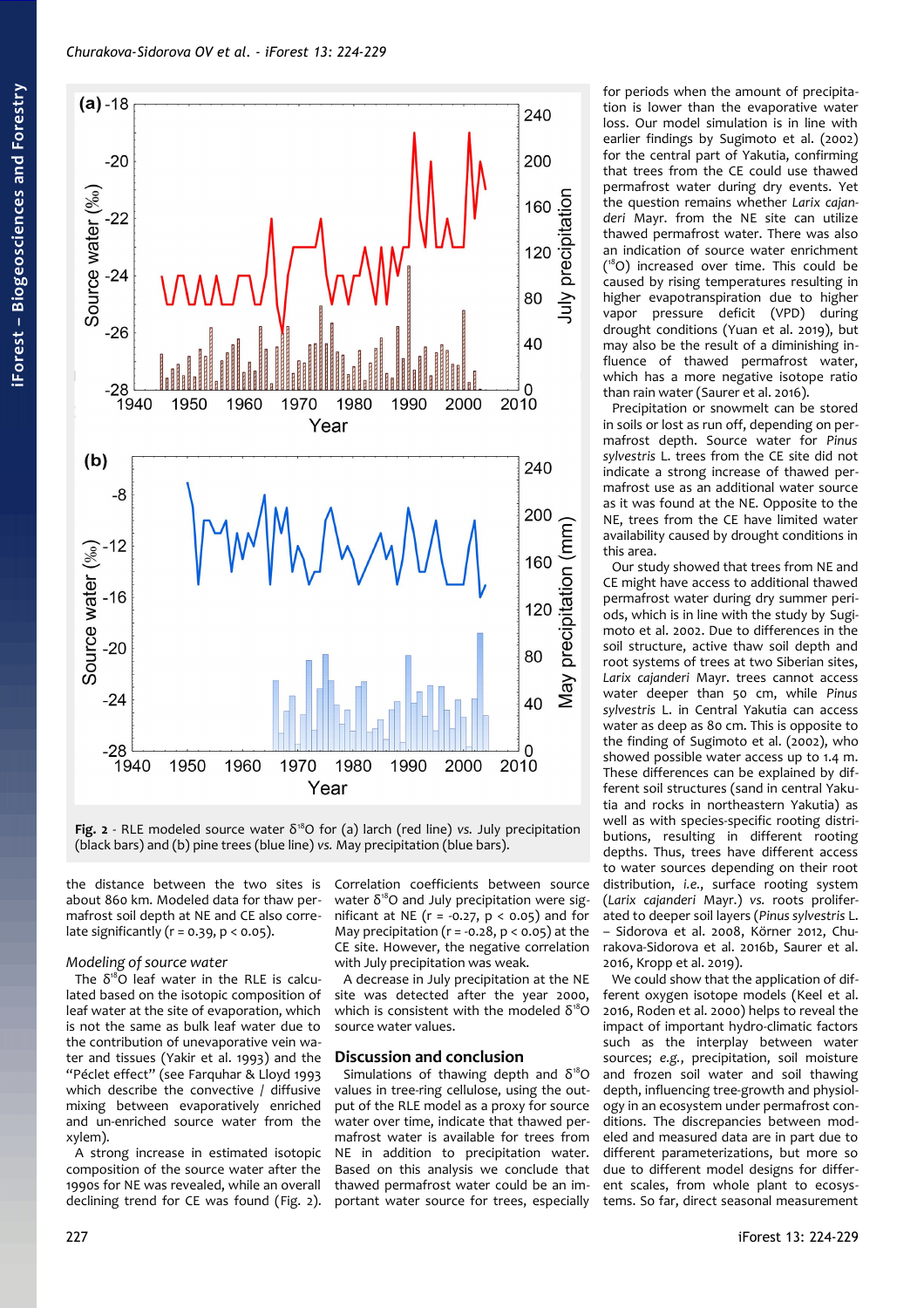for the thawed permafrost depth or measurement for stomatal conductance at the remote study site, like NE are rare due to the harsh climatic conditions leading to costly and complex fieldwork at this region. Therefore, the modeling approach can be a powerful tool for the investigation of the influence of a variety of climatic factors on Siberian forest ecosystem water relations that impact on isotope fractionations in tree-ring cellulose from remote Siberian sites.

Furthermore, we must keep in mind that the heterogeneous soil structure will result in a great variation of  $\delta^{18}O$  values of the xylem water, especially with regard to time gaps between the isotopic signals of precipitation and what we find in xylem water. Depending on the depth of the active soil layer (where trees can access water) and its structure, these time gaps can be considerable (Allen et al. 2019). Such structural variations are difficult to take into account in any modeling approach. Further studies on adjustments and harmonization between LPX-Bern and RLE models and their parameterization based on a wider pool of measured data will provide the basis to enhance the relevance of these models to a powerful analytical tool. Although each model has its strengths and weaknesses, making use of their complementarity and strengths facilitates the enhancement of our understanding of the source water availability and its the complexity for trees in these boreal ecosystems under permafrost dynamics. For instance, the use of a process-based model, such as the LPX-Bern (Keel et al. 2016), allows investigating δ 18O signals in tree rings as a proxy for hydrological and climate dynamics on a regional or global scale. Furthermore, factorial simulations (where each parameter is modified specifically) are a potential avenue to further improve our understanding of the linkage between the vegetation cover, climatic drivers and permafrost dynamics.

# **Acknowledgments**

This work was supported by the Russian Science Foundation (RSF) (19-14188000 28), EU-FP7 Marie Curie Fellowship (EU-ISOTREC 235122, 909122). FJ and SL acknowledge support by the Swiss National Science Foundation (# 200020\_172476). We thank Martin Werner for providing the soil water and humidity  $\delta^{18}$ O data from the ECHAM5-JSBACH model.

## **Author Contributions**

OCh did the measurements and data interpretations for the NE Yakutia, and applied the RLE model to both studied sites. GT performed the experiments at the CE Yakutia site. SL modeled  $\delta^{18}O$  and thaw depth for both NE and CE sites. All authors significantly contributed to the writing of the manuscript.

## **Conflicts of Interest**

The authors declare no conflict of interest.

## **References**

- Allen ST, Kirchner JW, Braun S, Siegwolf RTW, Goldsmith GR (2019). Seasonal origins of soil water used by trees. Hydrology and Earth System Sciences 23: 1199-1210. - doi: [10.5194/hess-](https://doi.org/10.5194/hess-23-1199-2019)[23-1199-2019](https://doi.org/10.5194/hess-23-1199-2019)
- Arneth A, Lloyd J, Santruckova H (2002). Response of central Siberian Scots pine to soil water deficit and long-term trends in atmospheric CO2 concentration. Global Biogeochemical Cycles 16 (1): 5.1-5.13. - doi: [10.1029/2000GB001374](https://doi.org/10.1029/2000GB001374) Abaimov AP, Bondarev AI, Ziryanova OA, Shitova CA (1997). Polar forests of Krasnoyarsk region. Nauka, Novosibirsk, Russia, pp. 207.
- Boike J, Kattenstroth B, Abramova K, Bornemann N, Cherverova A, Fedorova I, Fröb K, Grigoriev M, Grüber M, Kutzbach L, Langer M, Minke M, Muster S, Piel K, Pfeiffer E-M, Stoff G, Westermann S, Wischnewski K, Wille C, Hubberten H-W (2013). Baseline characteristics of climate, permafrost and land cover from a new permafrost observatory in the Lena River Delta, Siberia (1998-2011). Biogeosciences 10: 2105-2128. - doi: [10.5194/bg-10-2105-2013](https://doi.org/10.5194/bg-10-2105-2013)
- Cable JM, Ogle K, Bolton Bentley RWLP, Romanovsky V, Iwata H, Harazono Y, Welker J (2014). Permafrost thaw affects boreal deciduous plant transpiration through increased soil water, deeper thaw and warmer soil. Ecohydrology 7 (3): 982-997. - doi: [10.1002/eco.v7.3](https://doi.org/10.1002/eco.v7.3)
- Churakova-Sidorova OV, Shashkin AV, Siegwolf R, Spahni R, Launois T, Saurer M, Bryukhanova MV, Benkova AV, Kupzova AV, Vaganov EA, Peylin P, Masson-Delmotte V, Roden J (2016a). Application of eco-physiological models to the climatic interpretation of  $δ<sup>13</sup>C$  and  $δ<sup>18</sup>O$  measured in Siberian larch tree rings. Dendrochronologia 39: 51-59. - doi: [10.1016/j.dendro.2015.12.](https://doi.org/10.1016/j.dendro.2015.12.008) [008](https://doi.org/10.1016/j.dendro.2015.12.008)
- Churakova-Sidorova OV, Saurer M, Bryukhanova M, Siegwolf R, Bigler C (2016b). Site-specific water-use strategies of mountain pine and larch to cope with recent climate change. Tree Physiology 36: 942-953. - doi: [10.1093/treephys/](https://doi.org/10.1093/treephys/tpw060) [tpw060](https://doi.org/10.1093/treephys/tpw060)
- Churakova-Sidorova OV, Fonti MV, Saurer M, Guillet S, Corona S, Fonti P, Myglan VS, Kirdyanov AV, Naumova OV, Ovchinnikov DV, Shashkin AV, Panyushkina IP, Büntgen U, Hughes MK, Vaganov EA, Siegwolf RTW, Stoffel M (2019). Siberian tree-ring and stable isotope proxies as indicators of temperature and moisture changes after major stratospheric volcanic eruptions. Climate of the Past 15: 685-700. - doi: [10.5194/cp-2018-70](https://doi.org/10.5194/cp-2018-70)

Craig H, Gordon LI (1965). Deuterium and oxygen-18 variations in the ocean and marine atmosphere. In: "Stable Isotopes in Oceanographic Studies and Paleotemperatures" (Tongiorgi E, Lishi FV eds). Pisa, Italy, pp. 9-130.

Dongmann G, Nürnberg HW, Förstel H, Wagener K (1974). On the enrichment of  $H_2^{18}O$  in the leaves of transpiring plants. Radiation and Environmental Biophysics 11: 41-52. - doi: [10.1007/B](https://doi.org/10.1007/BF01323099) [F01323099](https://doi.org/10.1007/BF01323099)

Etheridge DM, Steele LP, Langenfelds RL, Francey RJ, Barnola JM, Morgan VI (1998). Historical CO2 records from the Law Dome DE08, DE08-2, and DSS ice cores. In: "Trends: a Compendium of Data on Global Change". Carbon Dioxide Information Analysis Center, Oak Ridge National Laboratory, US Department of Energy, TX, USA, web site. [online] URL: [http://cdiac.](http://cdiac.ornl.gov/trends/co2/lawdome.html) [ornl.gov/trends/co2/lawdome.html](http://cdiac.ornl.gov/trends/co2/lawdome.html)

Fan R, Morozumi T, Maximov TC, Sugimoto A (2018). Effect of floods on the δ13C values in plant leaves: a study of willows in Northeastern Siberia. PeerJ 6: e5374. - doi: [10.7717/peerj.5374](https://doi.org/10.7717/peerj.5374) Farquhar GD, Lloyd J (1993). Carbon and oxygen isotope effects in the exchange of carbon dioxide between terrestrial plants and the atmosphere. In: "Stable Isotopes and Plant Carbonwater Relations" (Ehleringer JR, Hall AE, Farquhar GD eds). Academic Press, San Diego, CA, USA, pp. 47-70. - doi: [10.1016/B978-0-08-091801-](https://doi.org/10.1016/B978-0-08-091801-3.50011-8) [3.50011-8](https://doi.org/10.1016/B978-0-08-091801-3.50011-8)

- Fischer HK, Meissner J, Mix AC, Abram NJ, Austermann J, Brovkin V, Capron E, Colombaroli D, Daniau A-L, Dyez KA, Felis T, Finkelstein SA, Jaccard SL, McClymont EL, Rovere A, Sutter J, Wolff EW, Affolter S, Bakker P, Ballesteros-Cánovas JA, Barbante C, Caley T, Carlson AE, Churakova Sidorova OV, Cortese G, Cumming BF, Davis BAS, De Vernal A, Emile-Geay J, Fritz SC, Gierz P, Gottschalk J, Holloway MD, Joos F, Kucera M, Loutre MF, Lunt DJ, Marcisz K, Marlon JR, Martinez P, Masson-Delmotte V, Nehrbass-Ahles C, Otto-Bliesner BL, Raible CC, Risebrobakken B, Sánchez Goñi MF, Saleem Arrigo J, Sarnthein M, Sjolte J, Stocker TF, Velasquez Alvárez PA, Tinner W, Vogel H, Wanner H, Yan Q, Yu Z, Ziegler M, Zhou L (2018). Palaeoclimate constraints on the impact of 2 °C anthropogenic warming and beyond. Nature Geoscience 11: 474-485. - doi: [10.1038/s41561-018-0146-0](https://doi.org/10.1038/s41561-018-0146-0)
- Francey RJ, Allison CE, Etheridge DM, Trudinger CM, Enting IG, Leuenberger M, Langenfelds RL, Michel E, Steele LP (1999). A 1000-year high precision record of  $δ<sup>13</sup>$ C in atmospheric CO<sub>2</sub>. Tellus B 51: 170-193. - doi: [10.3402/tellusb.v51i2.16](https://doi.org/10.3402/tellusb.v51i2.16269) [269](https://doi.org/10.3402/tellusb.v51i2.16269)
- Fyodorov-Davydov DG, Kholodov VE, Ostroumov VE, Kraev GN, Sorokovikov VA, Davydov SP, Merekalova AA (2008). Seasonal thaw of soils in the North Yakutian ecosystems. In: Proceedings of the 9<sup>th</sup> International Conference on "Permafrost on a Warming Planet: Impacts on Ecosystems, Infrastructure and Climate". University of Alaska, Fairbanks (AK, USA) 29 Jun - 3 Jul 2008, pp. 481-486. [online] URL: [http://](http://www.researchgate.net/publication/265249057) [www.researchgate.net/publication/265249057](http://www.researchgate.net/publication/265249057)
- Gerten D, Schaphoff S, Haberlandt U, Lucht W, Sitch S (2004). Terrestrial vegetation and water balance - Hydrological evaluation of a dynamic global vegetation model. Journal of Hydrology 286 (1-4): 249-270. - doi: [10.1016/j.jhydrol.2003.](https://doi.org/10.1016/j.jhydrol.2003.09.029) [09.029](https://doi.org/10.1016/j.jhydrol.2003.09.029)
- Haese B, Werner M, Lohmann G (2013). Stable water isotopes in the coupled atmosphere-land surface model ECHAM5- JSBACH. Geoscientific Model Development 6 (5): 1463-1480. - doi: [10.5194/gmd-6-1463-2013](https://doi.org/10.5194/gmd-6-1463-2013)
- Harris I, Jones PD, Osborn TJ, Lister DH (2014). Updated high-resolution grids of monthly climatic observations - the CRU TS3.10 dataset. International Journal of Climatology 34 (3): 623- 642. - doi: [10.1002/joc.3711](https://doi.org/10.1002/joc.3711)

Ikeda T (1983). Maximum principle in finite ele-